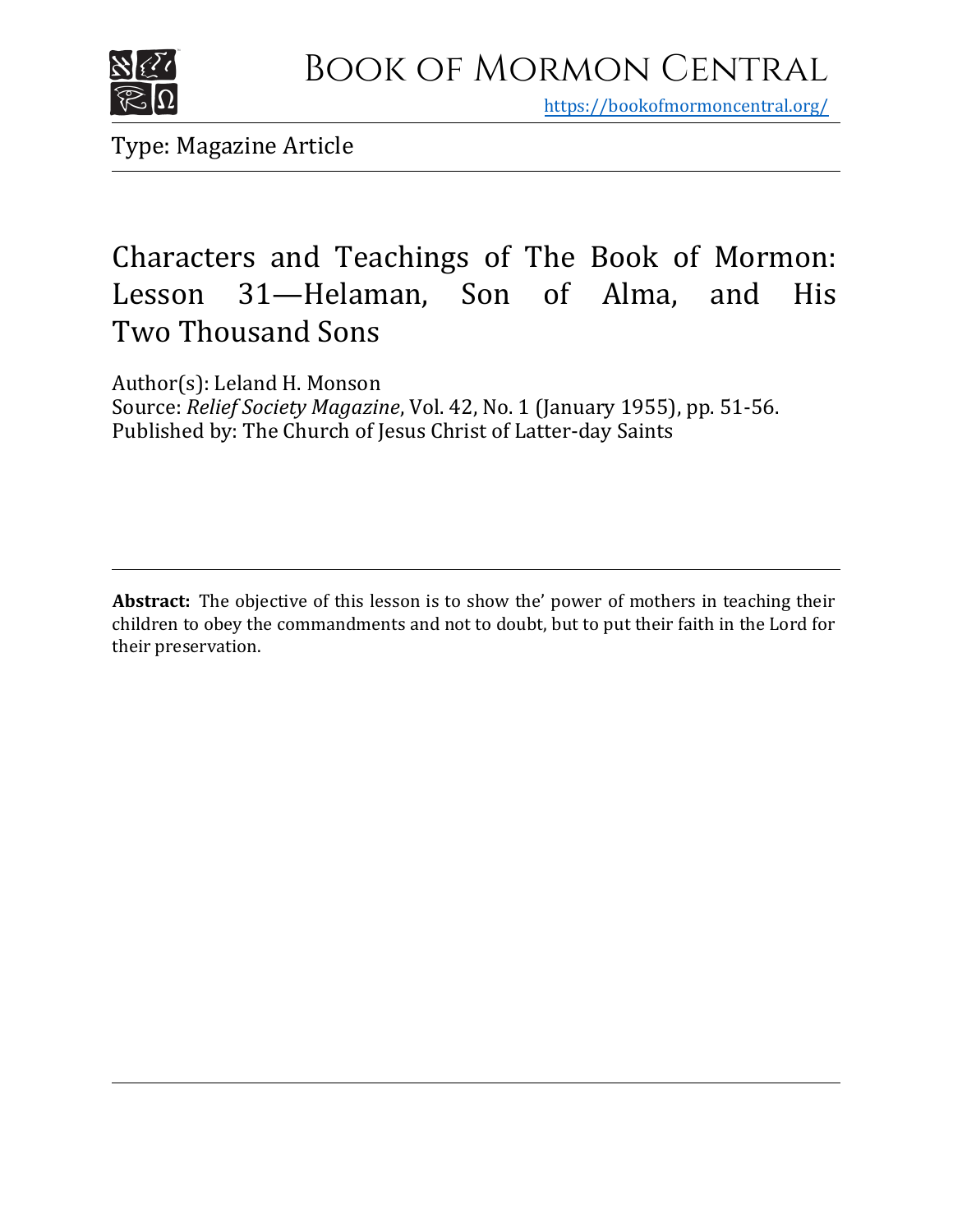

# $\partial$ *heology*—Characters and Teachings of The Book of Mormon

**Lesson 31—Helaman, Son of Alma, and His Two Thousand Sons**

*Elder Leland H. Monson*

(Text: The Book of Mormon: Alma, chapters 50-58)

For Tuesday, April 5, 1955

Objective: To show the' power of mothers in teaching their children to obey the commandments and not to doubt, but to put their faith in the Lord for their preservation.

*Dissension With the King-Men* ]£VEN though there was temporary peace in the land, Moroni continued to prepare for war. In the

twentieth year of the reign of judges he further fortified the cities and the boundary line between Zarahemla and the land of Nephi. The Nephites were blessed by the Lord in accordance with the promises if they would keep his commandments.

In the thirty-fourth year, however, a boundary dispute arose between the people of the land of Morianton and the land of Lehi. Morianton, leader of the rebellious inhabitants of Morianton, tried to escape northward with his followers "... which would have been a cause to have been lamented . . ." but Teancum, one of Moroni's great leaders, killed Morianton and carried his army back as prisoners to Moroni. Upon covenanting to keep peace, they were restored to their lands.

That same year, Nephihah, second chief judge, died. The record states that while filling ". . . the judgment-seat with perfect uprightness before God ... he had refused Alma to take possession of those records and those things which were esteemed by Alma and his fathers to be most sacred; therefore Alma had conferred them upon his son, Helaman" (Alma 50:37-38). Nephihah'<sup>s</sup> son Pahoran was appointed chief judge and governor over the people.

In the beginning of the next year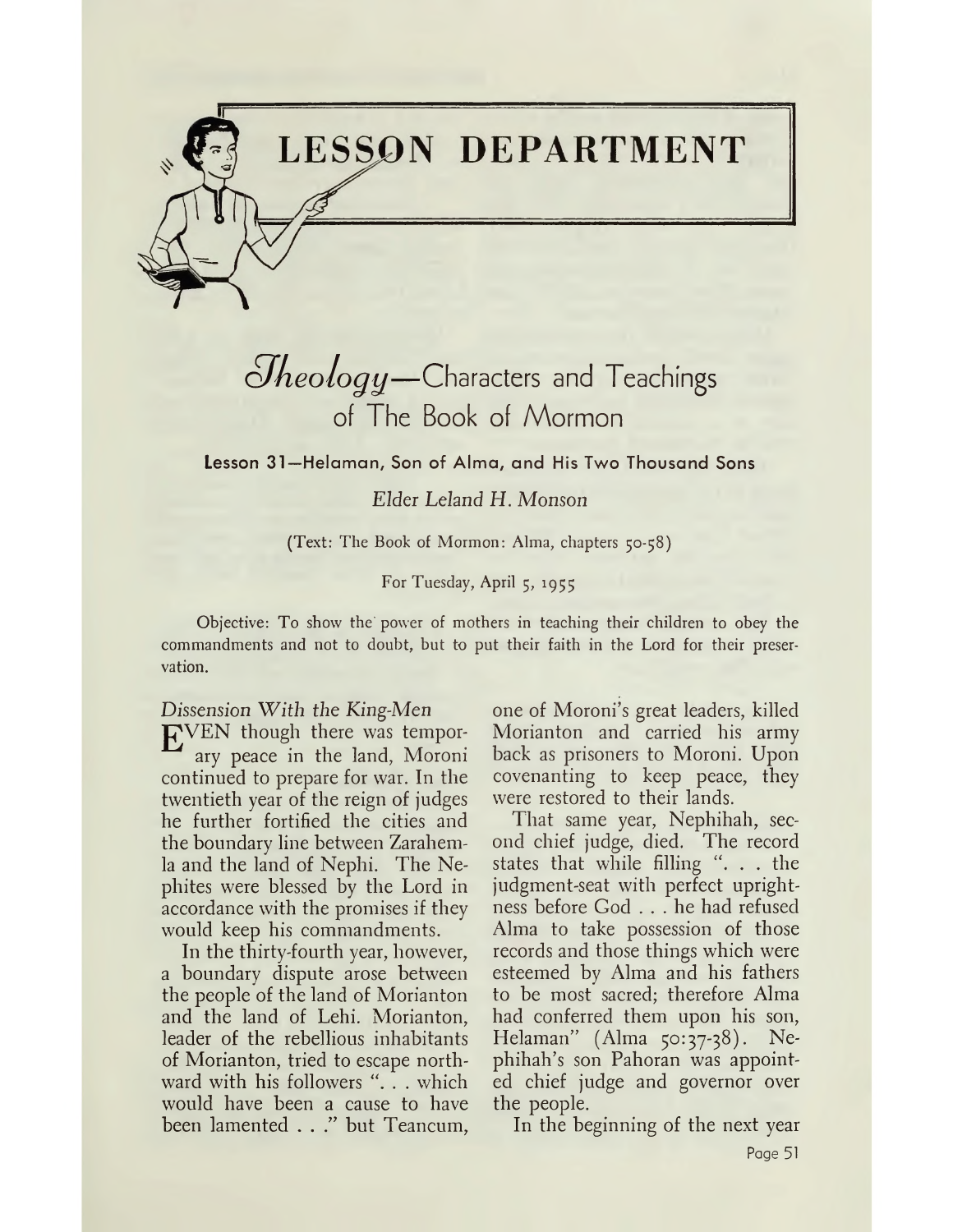a part of the Nephites sought to dethrone Pahoran because of his unwillingness to alter the law so that the free government could be changed to a monarchy. The dissenters were called king-men and they were of high birth; but the voice of the people favored the cause of the freemen and Pahoran retained the judgment-seat.

At this critical time Amalickiah again stirred up the Lamanites to battle against the Nephites. The army of the enemy was so great that they were unafraid to come down even to the land of Zarahemla.

When the rebellious king-men heard of the approach of the Lamanites, they refused to take up arms to defend their own country. Moroni was given the authority either to compel them to fight or to put them to death. Four thousand were killed in the ensuing struggle and their other leaders were thrown into prison. The remainder:

. . . yielded to the standard of liberty, and were compelled to hoist the title of liberty upon their towers, and in their cities, and to take up arms in defence of their country (Alma 51:20).

### *Ammaron New King of Lamanites*

While Moroni was thus engaged in overcoming internal troubles, Amalickiah was able to capture many Nephite cities. These were so well fortified that they afforded strongholds for the Lamanites when they fell into their hands. Teancum with his great warriors, however, repulsed the enemy as they were marching to take possession of the land Bountiful. That night Teancum with his servant stole into the camp of the Lamanites and killed Amalickiah as he lay asleep in

his tent. Ammoron, Amalickiah'<sup>s</sup> brother, was then appointed the new king of the Lamanites. At this time Moroni instructed Teancum to . . secure the narrow pass which led into the land northward, lest the Lamanites should obtain that point and should have power to harass them on every side'" (Alma 52:9).

Moroni with the help of Lehi and Teancum won a great victory over the Lamanites. The Nephite city of Mulek was recaptured, but the beloved leader Moroni was wounded. Lehi, we are told:

. . . was a man who had been with Moroni in the more part of all his battles; and he was a man like unto Moroni, and they rejoiced in each other'<sup>s</sup> safety; yea, they were beloved by each other, and also beloved by all the people of Nephi (Alma 53:2).

Teancum, at the order of Moroni, caused the Lamanite prisoners to fortify Bountiful and they were guarded therein, but on another front the Lamanites captured other cities.

#### Sons of *Helaman*

At this time the converted Lamanites, known as the people of Ammon, who had covenanted never to bear arms again and who had been protected by the Nephites while they helped support the army with provisions, became so concerned over the reverses of the war that they felt they ought to take up arms in defense of their country. They felt themselves to be a burden to the Nephites. Helaman, however, ". . . feared lest by so doing they should lose their souls . . ." (Alma 53:15). However, they had many sons who had not entered into the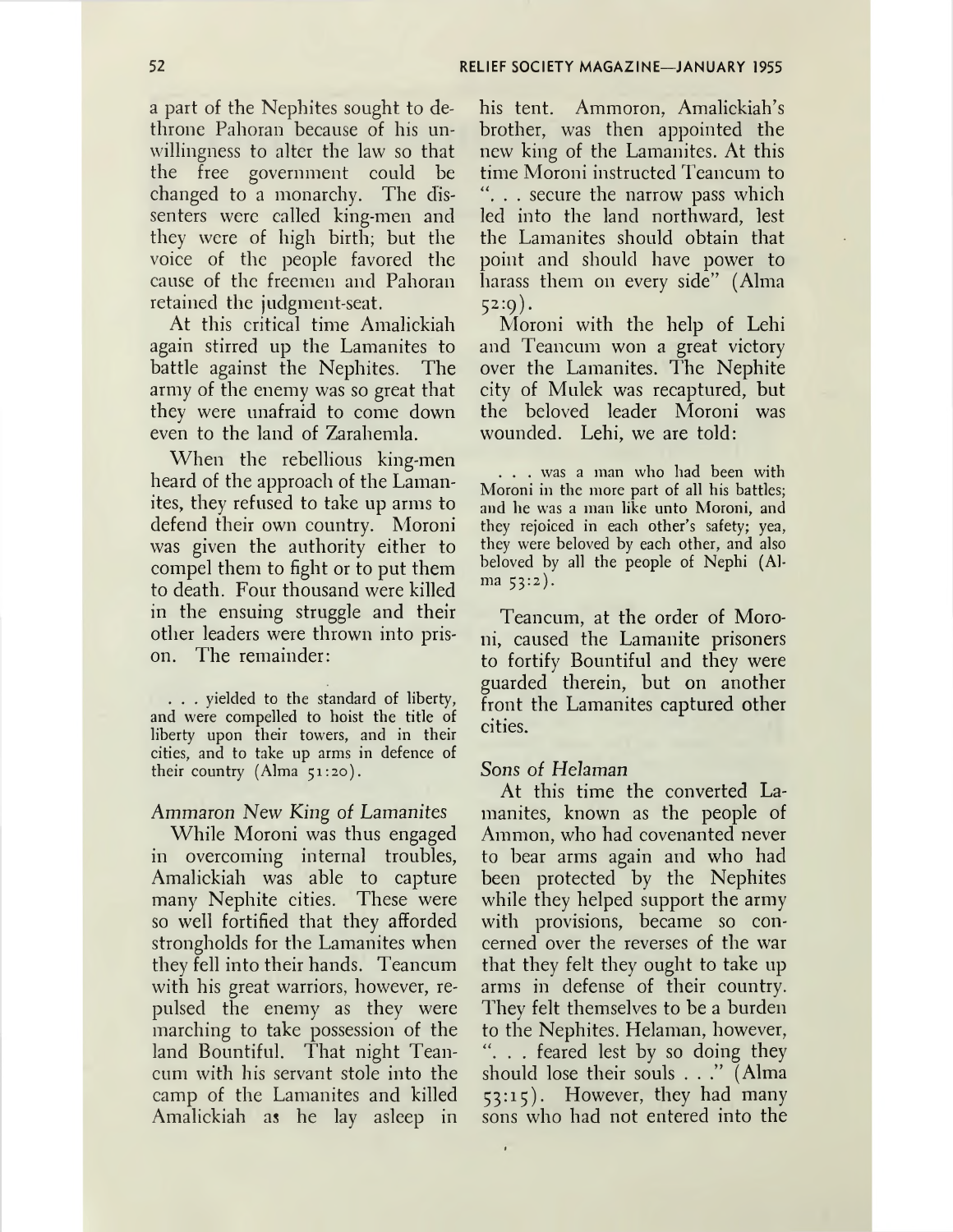#### **LESSON DEPARTMENT 53**

covenant and they assembled together, two thousand of them, and asked Helaman to be their leader:

And they were all young men, and they were exceedingly valiant for courage, and also for strength and activity; but behold, this was not all—they were men who were true at all times in whatsoever thing they were entrusted. Yea, they were men of truth and soberness, for they had been taught to keep the commandments of God and to walk uprightly before him (Alma 53:20-21).

#### Moroni *Rejects Prisoner Exchange*

In the twenty-ninth year of the judges, Ammoron and Moroni wrote letters concerning the exchange of prisoners. Moroni agreed to exchange one of Ammoron's men for a Nephite man, his wife, and children. In Moroni's answer he warned:

Behold, I would tell you somewhat concerning the justice of God, and the sword of his almighty wrath, which doth hang over you except ye repent and withdraw your armies into your own lands, or the land of your possessions, which is the land of Nephi. Yea, I would tell you these things if ye were capable of hearkening unto them; yea, I would tell you concerning that awful hell that awaits to receive such murderers as thou and thy brother have been, except ye repent and withdraw your murderous purposes, and return with your armies to your own lands . . . and except you withdraw your purposes, behold, ye will pull down the wrath of that God whom you have rejected upon you . . . and ye shall soon be visited with death (Alma  $54:6-7, 9-10$ ).

In his reply, Ammoron closed his letter with the words:

And as concerning that God whom ye say we have rejected, behold, we know not such a being; neither do ye; but if it so be that there is such a being, we know not but that he hath made us as well as you. And if it so be that there

is a devil and a hell, behold will he not send you there to dwell with my brother whom ye have murdered .... <sup>I</sup> am Ammoron, and a descendant of Zoram, whom your fathers pressed and brought out of Jerusalem (Alma 54:21-23).

Moroni was so incensed by the false assertion of Ammoron that he refused to exchange prisoners; but by strategy he won the Nephite prisoners in the city of Gid, and, also, the city without any bloodshed. This was pleasing to Moroni who delighted in saving his people from destruction.

By the close of the twenty-ninth year, Moroni was making preparations to attack the city of Morianton which the Lamanites were daily strengthening.

#### *Letter of Helaman to Moroni*

In the beginning of the thirtieth year, Moroni received a letter from Helaman set forth in chapters 56, 57, and 58 of Alma. The contents of this letter comprise the remainder of this lesson. Helaman addressed Moroni as ". . . My dearly beloved brother, Moroni, as well in the Lord as in the tribulations of our warfare . . ." (Alma 56:2). He then recounted the circumstances, four years previously, which had surrounded his coming with his two thousand sons ("for they are worthy to be called sons") to support the army of Antipus in the city of Judea.

Antipus, Helaman wrote, rejoiced exceedingly to have them because the Lamanites had killed such a vast number of his men:

... for which cause we have to mourn. Nevertheless, we may console ourselves in this point, that they have died in the cause of their country and of their God,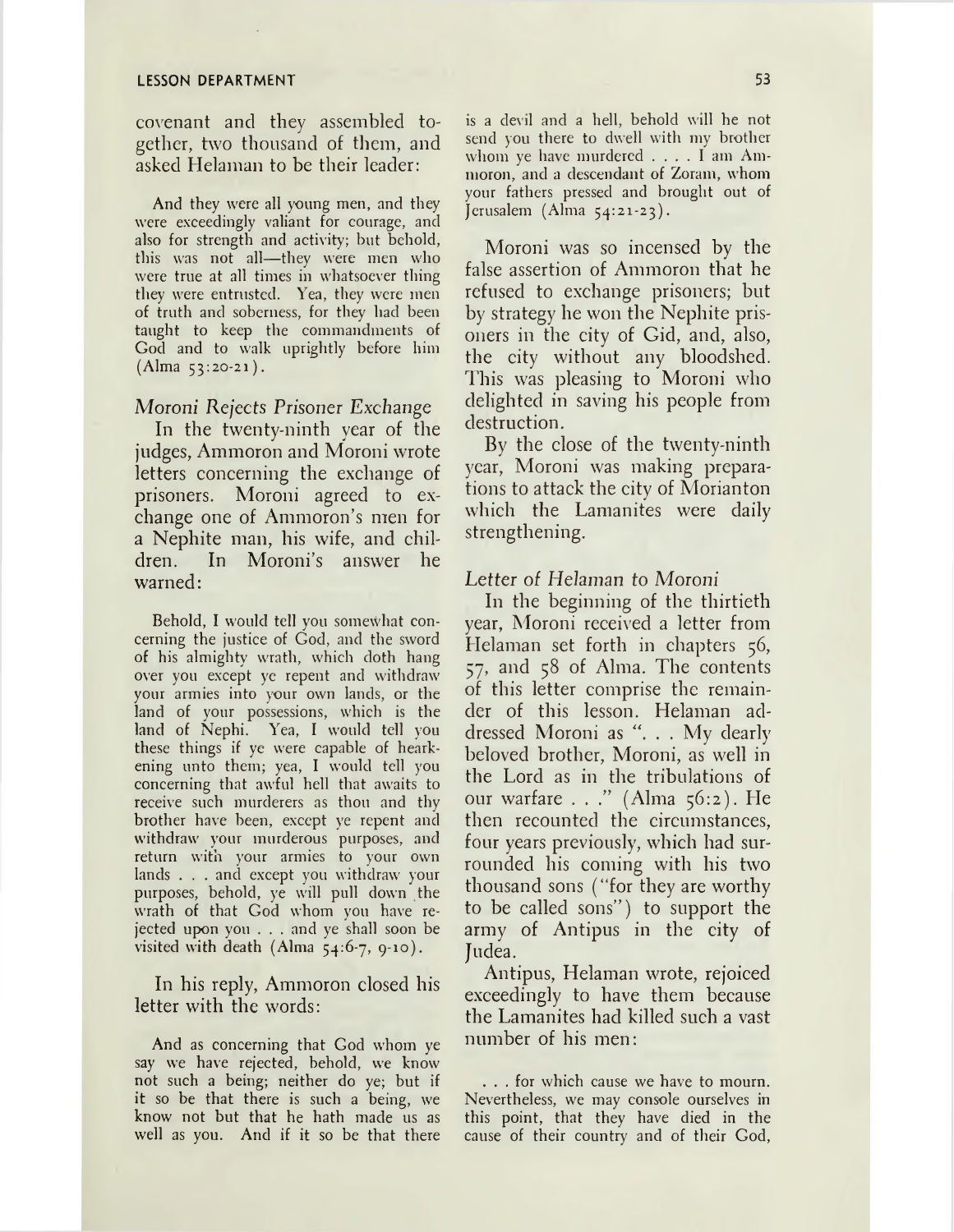yea, and they are happy (Alma 56: 10-11 ).

#### *Capture* of *City* of *Antiparah*

When Ammoron learned of the added strength of Antipus' army he forbade the Lamanites to go against Judea. Thus Antipus was given added time to prepare. During the lull he received two thousand other reinforcements from Zarahemla and many provisions from the fathers of Helaman'<sup>s</sup> two thousand sons. With such strength Antipus devised a successful stratagem to recapture the city of Antiparah. According to the plan, the sons of Helaman lured on the Lamanites for two days into the wilderness. On the morning of the third day the Lamanites halted.

Helaman asked his sons whether they should turn and attack the Lamanites, who might be laying a snare, or attack them in case Antipus had caught up to the rear of the Lamanites, according to the plan, and a battle might be in progress. Helaman asked:

Therefore what say ye, my sons, will ye go against them to battle? And now I say . . . my beloved brother Moroni, that never had I seen so great courage, nay, not amongst all the Nephites (Alma 56:44-45).

#### Helaman continues:

For as I had ever called them my sons (for they were all of them very young) even so they said unto me: Father, behold our God is with us, and he will not suffer that we should fall; then let us go forth; we would not slay our brethren if they would let us alone; therefore let us go, lest they should overpower the army of Antipus. Now they never had fought, yet they did not fear death; and they did think more upon the liberty of their fathers than they did upon their lives; yea, they had been taught by their mothers, that if they did not doubt, God would deliver them. And they rehearsed unto

me the words of their mothers, saying: We do not doubt our mothers knew it (Alma  $56:46-48$ .

They found that Antipus had indeed attacked the rear of the Lamanites and had fallen by the sword, and his army was about to fall into the hands of the Lamanites. Instead of winning a victory, there would have been a disastrous defeat had not Helaman and his two thousand sons returned.

After the surrender of the Lamanites, Helaman numbered the young men, fearing that many were slain.

But behold, to my great joy, there had not one soul of them fallen to the earth; yea, and they had fought as if with the strength of God; yea, never were men known to have fought with such miraculous strength; and with such mighty power did they fall upon the Lamanites, that they did frighten them; and for this cause did the Lamanites deliver themselves up as prisoners of war  $(Alma 56:56)$ .

#### Capture of *City of Cumeni*

In the twenty-ninth year, Helaman received reinforcements and provisions from Zarahemla, and sixty more sons of the Anti - Lehi-Nephis joined the two thousand. With this strength the city of Cumeni was taken. Helaman decided to send the great number of prisers back to the land of Zarahemla, since he did not have sufficient provisions to feed them, and he was reluctant to slay them. After the prisoners had left under a heavy guard, a new army of Ammoron'<sup>s</sup> attacked Cumeni. The guards in charge of the prisoners, being warned by Nephite spies, returned to the city to help Helaman in the battle. A part of the Lamanite prisoners fled; but the greater number were slain in trying to escape from the guards.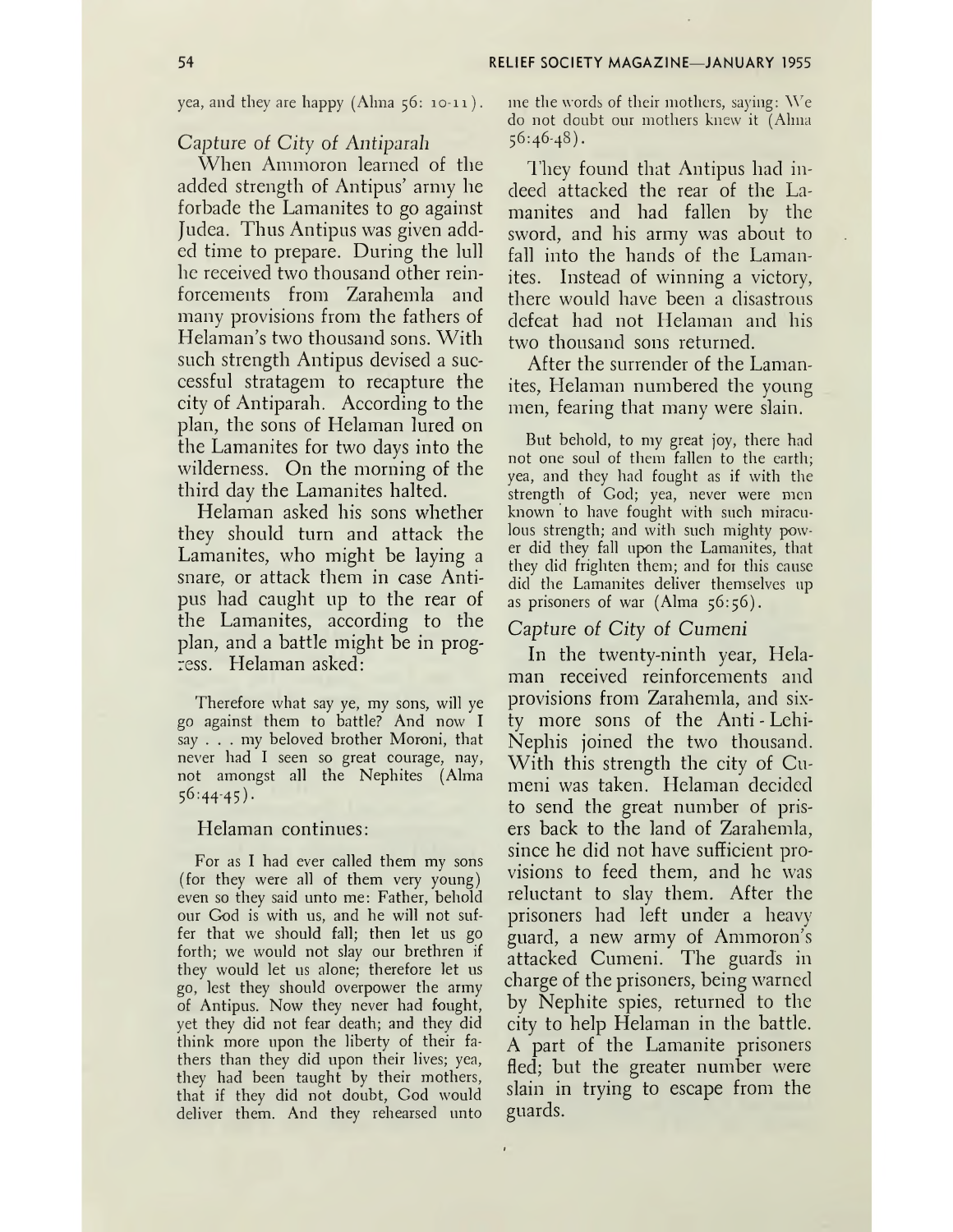#### **LESSON DEPARTMENT 55**

As the guards arrived at Cumeni, the Lamanites were about to overpower the Nephites:

But behold, my little band of two thousand and sixty fought most desperately; yea, they were firm before the Lamanites, and did administer death unto all those who opposed them. . . . Yea, and they did obey and observe to perform every word of command with exactness; yea, and even according to their faith it was done unto them; and I did remember the words which they said unto me that their mothers had taught them (Alma 57: 19, 21).

It was to the sons of Helaman and the guards who returned, that Helaman gave credit for the great victory in holding the city.

# *Miraculous Preservation of Sons of* Helaman

After the Lamanites had fled, Helaman ordered the wounded to be taken from the dead. He found that two hundred of his sons had fainted from loss of blood, but, to the astonishment of the whole army, not one of the two thousand sixty died, although every one had received many wounds. It was ascribed:

... to the miraculous power of God, because of their exceeding faith in that which they had been taught to believe that there was a just God, and whosoever did not doubt, that they should be preserved by his marvelous power (Alma 57:26).

Helaman was under the necessity of maintaining the parts of the land which his army had won, before seeking to capture Manti, their next objective. He waited for reinforcements to arrive from Zarahemla, and sent an embassy to the governor with a dispatch telling of

the happenings in that part of the land and asking for new strength. After many months two thousand men came to their assistance, bringing food, just as they were about to perish from hunger.

Capture of *City of Manti*

In addressing Moroni, Helaman remarked that he did not know why more strength had not been sent to them as they were opposing an innumerable enemy. While in these precarious circumstances, Helaman reported, he and his men did ". . . pour out our souls in prayer to God . . ." that he would give them strength to retain the cities and possessions for the support of their people. And the Lord, Helaman asserted, visited them with an assurance that he would save them. Peace and great faith then came to comfort the small army, and Helaman decided to go against the city of Manti without waiting for reinforcements.

Because of Helaman's small number of soldiers, the Lamanites allowed themselves to be lured out of the city and sent their numerous army into the wilderness in pursuit of only a part of Helaman'<sup>s</sup> forces. The two small detachments which he left hidden near the city, then overpowered the few guards left in Manti and took possession of it. The Lamanite army finally feared an ambush as they were drawn nearer to Zarahemla, so they began to retreat and pitched their tents for the night. Helaman then led his troops, under cover of darkness, back to Manti, which was retaken . without the shedding of blood?'

The Lamanites were so struck with fear that they fled out of all that quarter of the land, but carried